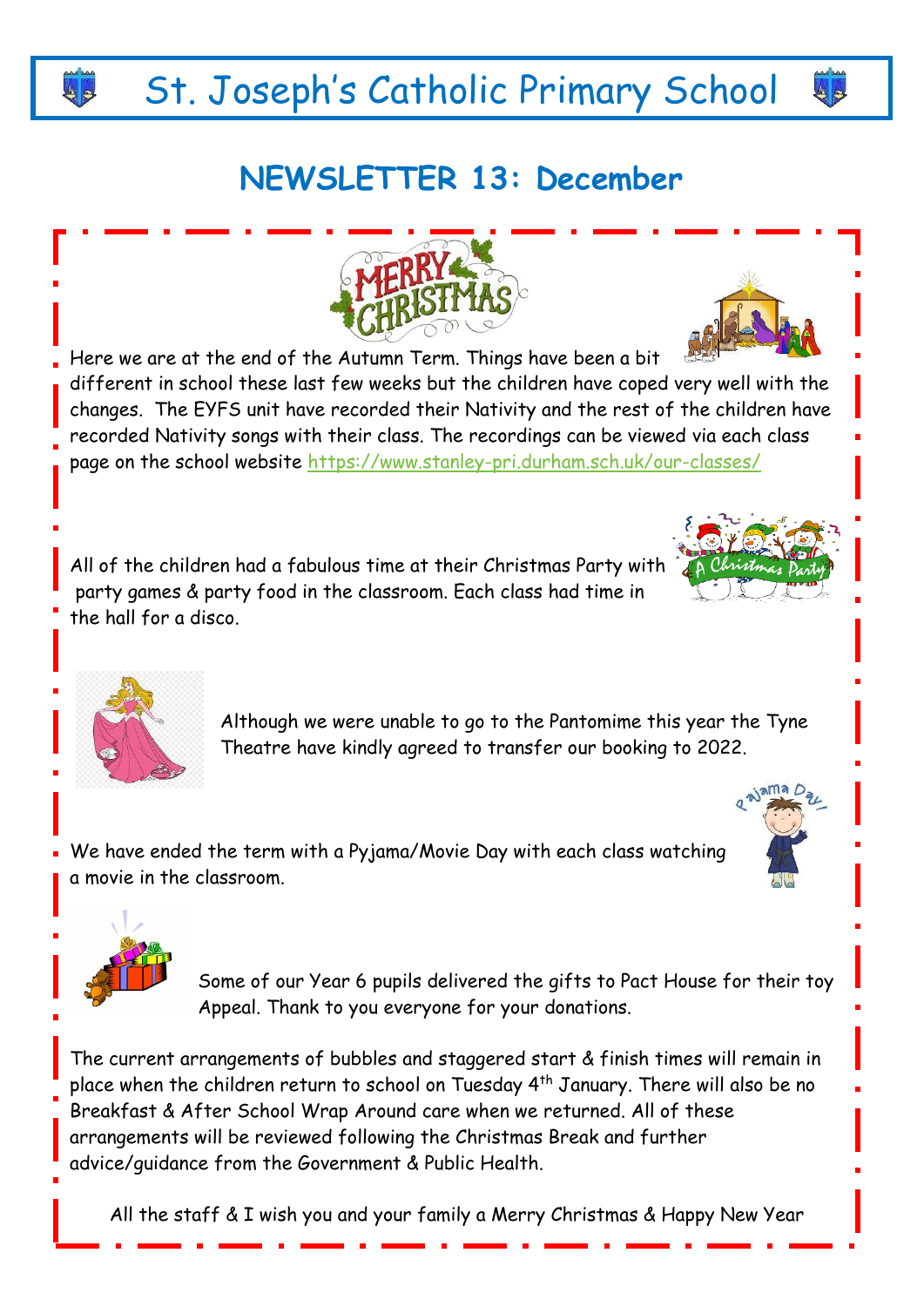#### **Star of the Week**

For week ending the 3<sup>rd</sup> December, the following children received a

Star of the Week certificate:

- Nursery Nori for always being polite and good mannered
- Reception Harley-Kate for persevering with her problem-solving skills when working in the elves' workshop.
- Year 1 William for his amazing writing this week.
- Year 2 Ethan for some fantastic reading this week.
- Year 3 –Evelyn for trying her best to be independent when working, Keep it up!
- Year 4 Emily for being so resilient during break times.
- Year 5 Abbigail for producing an excellent piece of artwork linked to the coal mines. Well done!
- Year 6 Faith for her wonderful attitude to work and how she supports others in the class.

#### **Star of the Week**

For week ending the 10<sup>th</sup> December, the following children received a

Star of the Week certificate:

- Nursery Arabella for being a kind and considerate friend
- Reception Isobel for her excellent attitude in class and for always using kind words to all around her
- Year 1 Aidan for fantastic listening this week and some excellent independent work
- Year 2 Freya for some brilliant reading this week
- Year 3 Arjun for his excellent work both at home and in school. Well done!
- Year 4 Hannah for having a very mature approach to school life
- Year 5 James for your excellent behaviour and always being ready to learn. Well done!
- Year 6 Scarlett for always trying her best in class and being a good role model